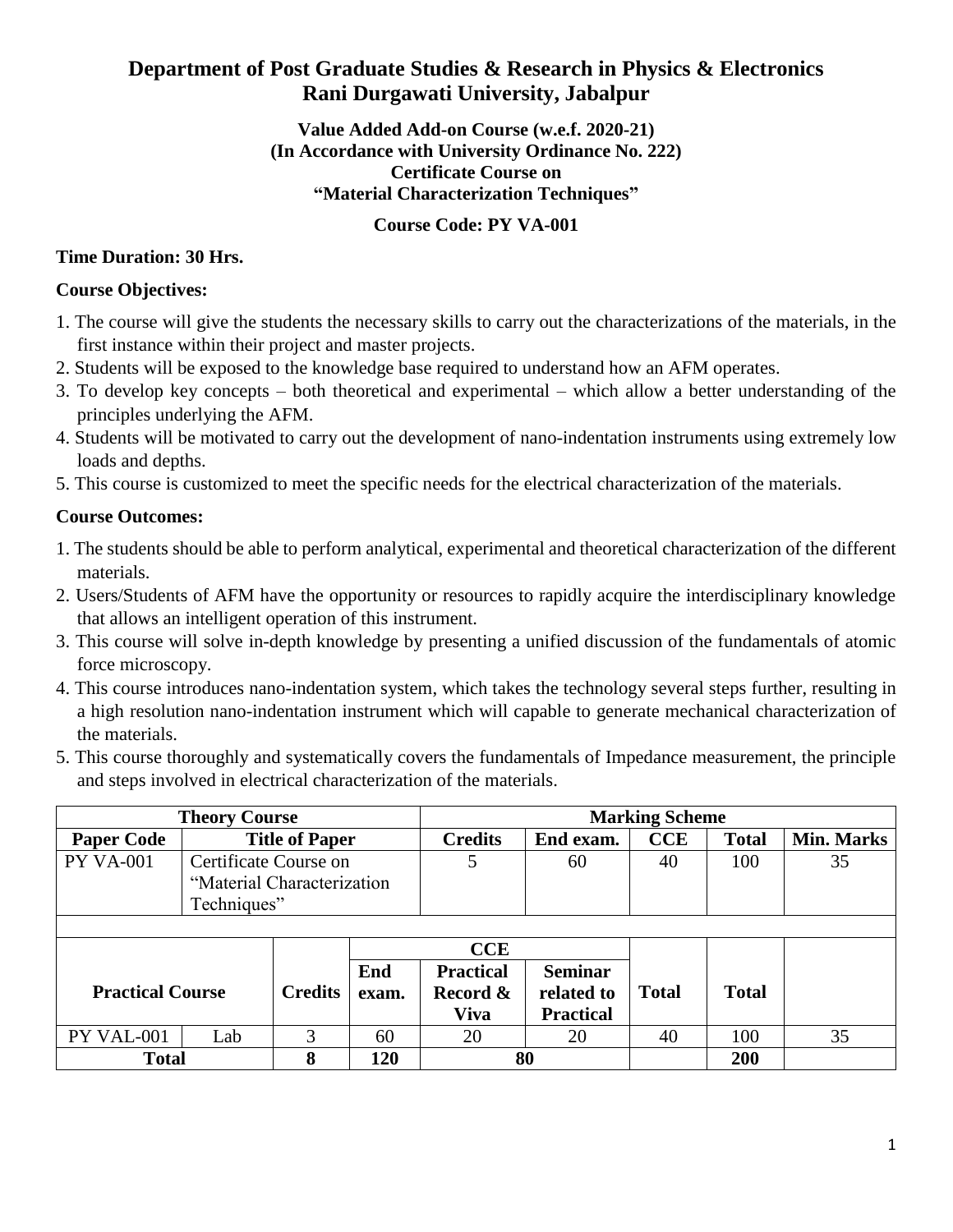### **PY VL-001 MATERIAL CHARACTERIZATION TECHNIQUES (THEORY COURSE)**

#### **60+40 = 100 MARKS 5 CREDITS**

#### **Course Content**

#### **Unit-I**

#### **Fundamentals of Characterizations of Material**

Necessity of Characterization of materials; External & Internal properties of material; Basic theoretical aspects relating Surface, Structural, thermal, mechanical and Electrical characterization; Principles, techniques and instruments used in characterization of materials including chemical, thermal, micro and nano-structural, and surface analysis of materials for metals, ceramics, polymers, and semiconductor systems.

#### **Unit-II**

#### **Surface Characterization by Atomic Force Microscopy (Part-1)**

Tip-Surface Interactions (Non-Contact): Intra-Molecular Interactions; Electric Dipoles; Inter-Molecular Interactions:- Physical Models; Inter-Molecular Interactions:- Ion-Dipoles; Inter-Molecular Interactions:- Keesom Force; Inter-Molecular Interactions:- Dispersion Force.

Tip-Surface Interactions (Contact): Hamaker constant; Surface Energies; Derjaguin Approximation; Elasticity of Materials; Contact Mechanics; Hertz, JKR, DMT.

#### **Unit-III**

#### **Surface Characterization by Atomic Force Microscopy (Part-2)**

Basic concepts in Atomic Force Microscopy (AFM) instrumentation; The AFM stage; AFM electronics; Acquisition software; AFM cantilevers and Probes; AFM instrument environment; Scanning environment; Force curves; Processing, Displaying & Analyzing AFM Images.

#### **Unit-IV**

#### **Mechanical Characterization by Micro & Nano Hardness Tester**

Relationship of Hardness to Other Material Properties; Nano Hardness Tester (NHT); Principle of the NHT; Key advantages of the NHT: Displacement and force stability, Thermal drift, Stability of the normal force & adhesion measurement, Frame compliance; Indentation parameters: low load indentations, Creep studies on polymers, Stress-strain characteristics; Statistical analysis of large sets of indentation data; Applications of the NHT.

#### **Unit-V**

#### **Electrical Characterization by Dielectric measurement & Impedance Analyzer**

Charging and discharging of dielectric materials and current/charge measurement under isothermal and thermally stimulated conditions; Dielectric constant and dielectric loss measurement; Dielectric breakdown.

AC Circuit Analysis; Introduction to Linear circuits; Phasors; Impedance; Optimizing measurement conditions: Frequency, Signal level, Measurement speed, Measurement range, DC bias; Measuring level-dependent elements: Voltage dependence, Current dependence; Effect of contact resistance; Analysis of AC impedance.